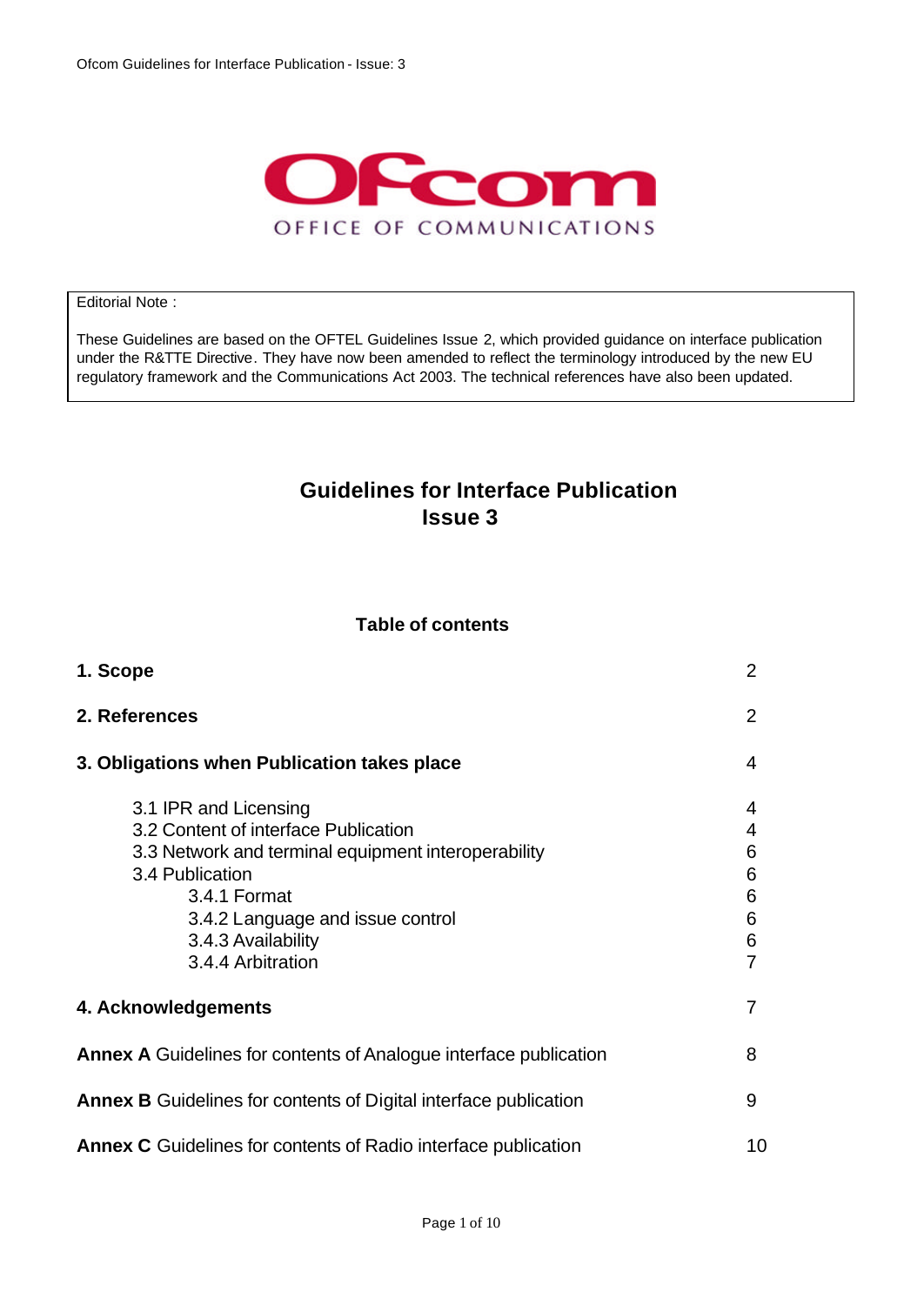#### **1. Scope**

This document contains guidelines that providers of Public Electronic Communications Networks should follow when publishing technical information about their customer interfaces as a result of the application of the Radio Equipment and Telecommunications Terminal Equipment (R&TTE) Directive [1] requiring publication of interfaces. Interface means either or both of a network termination point which is a physical connection point at which a user is provided with access to a public electronic communications network and an air interface specifying the radio path between radio equipment.

These guidelines cover the obligations placed upon providers of Public Electronic Communications Networks in publishing interfaces (e.g. what the publication must contain and any legal issues that have to be resolved in publication). They do not place any requirements on providers additional to those contained in The Radio Equipment and Telecommunications Terminal Equipment Regulations 2000 [2] as amended by The Radio Equipment and Telecommunications Terminal Equipment (Amendment) Regulations 2003 [3] and The Radio Equipment and Telecommunications Terminal Equipment Amendment No.2) Regulations 2003 [4] which require the publication of interfaces for all Network Services, including non-voice services. They have been developed by Ofcom in consultation with the industry and are intended to complement the EC guidelines ([5] & [6]) on interface publication, providing additional clarification where required as a guide to preferred best practice for application in the United Kingdom.

The annexes to this document provide examples of proforma templates which may be used for interface publication for different types of interface.

#### **2. References**

- [1] Directive 1999/5/EC of the European Parliament and of the Council of 9 March 1999 on radio equipment and telecommunications terminal equipment and the mutual recognition of their conformity. This was originally transposed into UK law as the Statutory Instrument 2000 No 730. The Radio Equipment and Telecommunications Terminal Equipment Regulations 2000 and came into force on 8th April 2000.
- [2] The Radio Equipment and Telecommunications Terminal Equipment Regulations 2000 (SI 2000 No.730)
- [3] The Radio Equipment and Telecommunications Terminal Equipment (Amendment) Regulations 2003 (SI 2003 No.1903)
- [4] The Radio Equipment and Telecommunications Terminal Equipment (Amendment No.2) Regulations 2003 (SI 2003 No.3144
- [5] Guidance on interface publication by public telecommunications network operators (guide 2). This guidance was produced for the European Commission and endorsed by the Telecommunications Conformity Assessment and Market Surveillance Committee, a standing Committee assisting the Commission in the management of Directive 99/5/EC.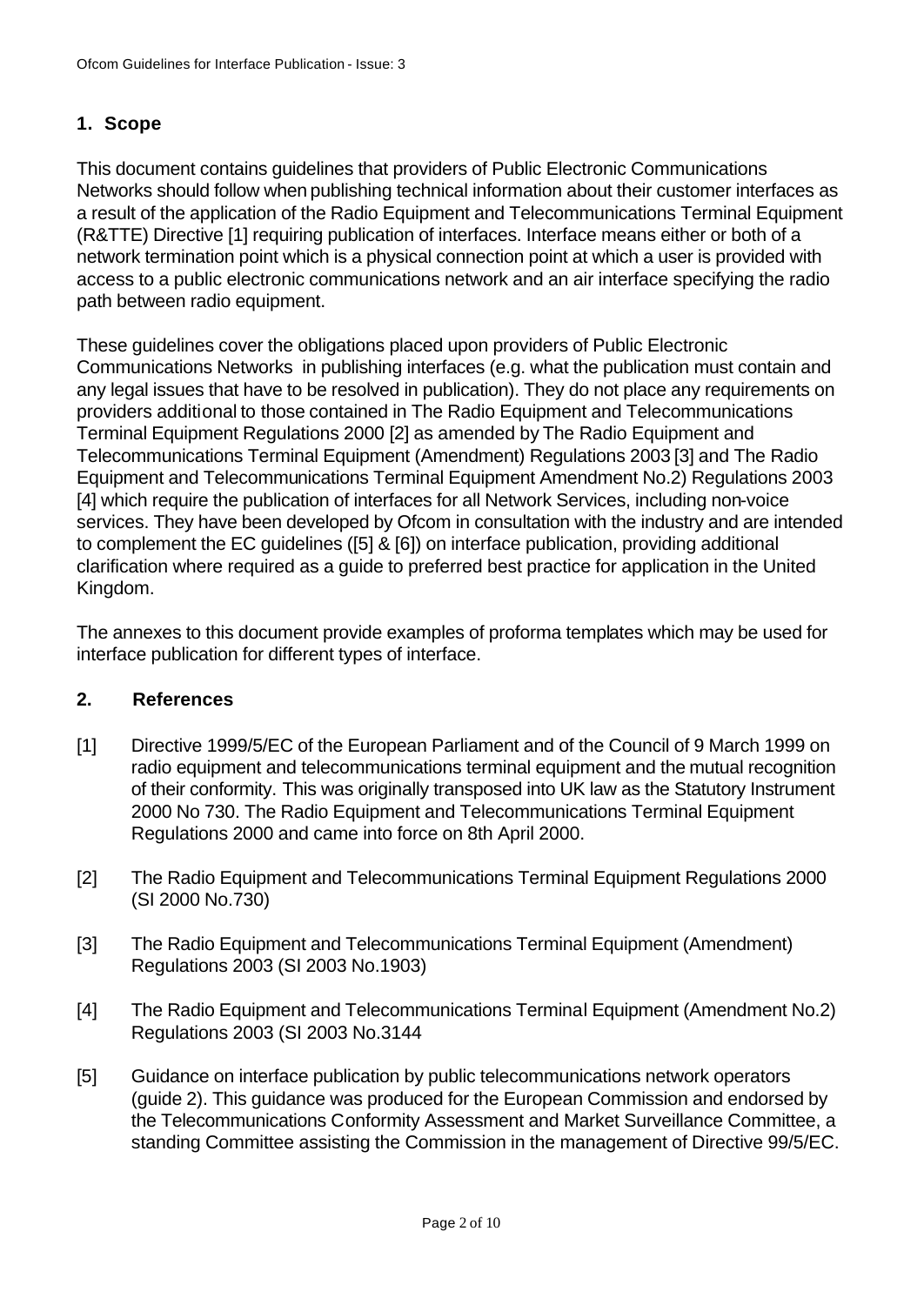- [6] Guidance for public network operators when publishing interfaces, and NRAs/member states when supervising such publication (guide 3). This guidance was produced for the European Commission and endorsed by the Telecommunications Conformity Assessment and Market Surveillance Committee, a standing Committee assisting the Commission in the management of Directive 99/5/EC.
- [7] ETSI TR 101 730, Publication of interface specification under Directive 1999/5/EC; Guidelines for describing analogue interfaces.
- [8] R0BT-002/EG 201 212. Electrical safety; Classification of interfaces for equipment to be connected to telecommunication networks.
- [9] ETSI TR 101 731, Publication of interface specification under Directive 1999/5/EC; Guidelines for describing digital interfaces.
- [10] ETSI EG 201 838, Publication of interface specifications under Directive 1999/5/EC; Guidelines for describing radio access interfaces.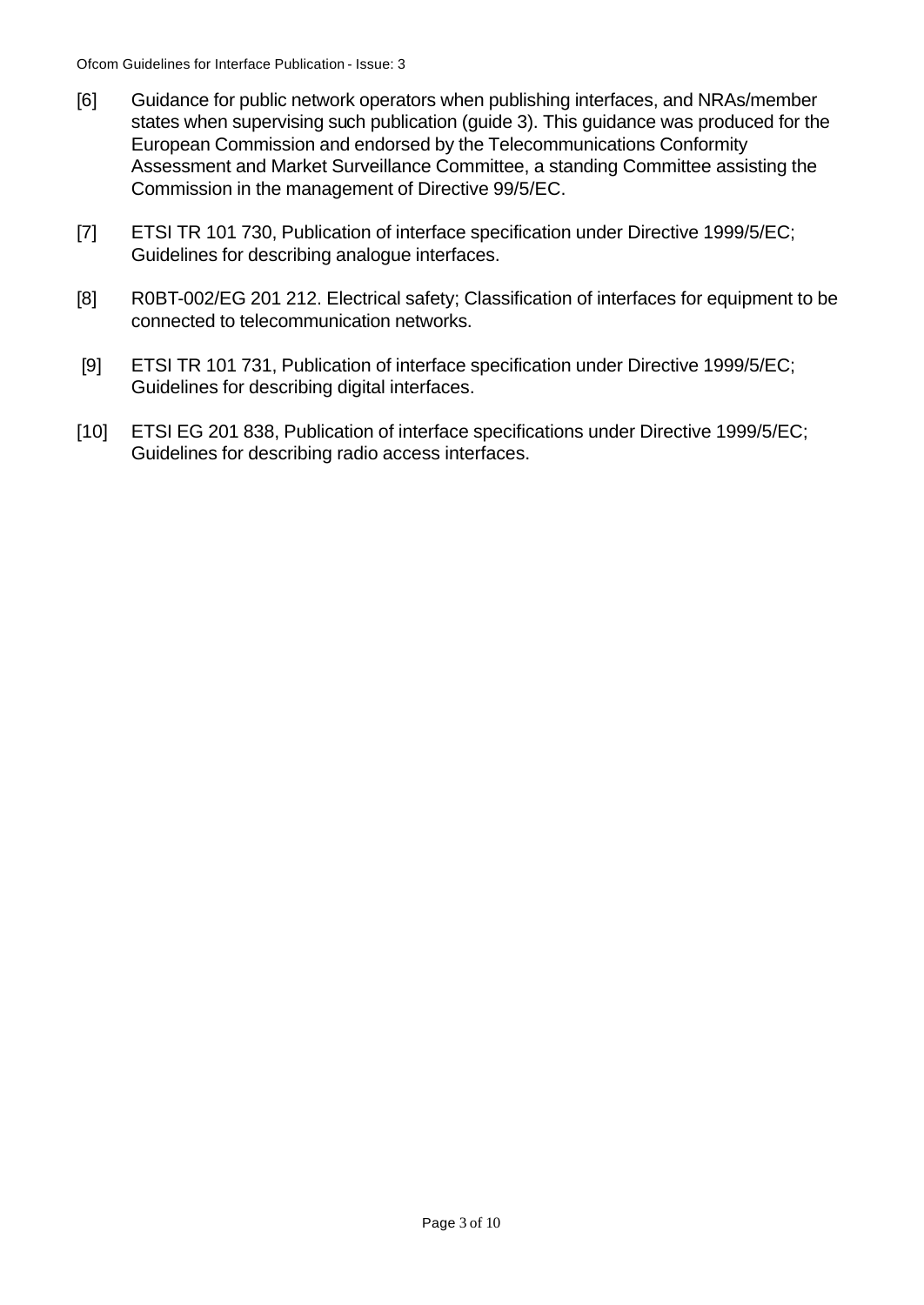#### **3. Obligations when publication takes place**

#### **3.1 IPR and Licensing**

As part of the interface publication, the provider of a Public Electronic Communications Network publishing the interface should ensure it does not knowingly make such publication in breach of any IPR and/or copyright associated.

In so far as the publisher is aware of the same, the publisher should ensure that the publication itself contains a clear indication of

- (i) any IPR and/or copyright asserted over the contents of the publication (including any specifications referred out to);
- (ii) the rights granted and restrictions made to users of the specification; and,
- (iii) how details of any licensing requirements associated with such IPR may be obtained.

The publisher should ensure that any licensing associated with such IPR is made available on fair and non-discriminatory terms.

#### **3.2 Content of interface publication**

The annexes to this document contain example proforma which may be used in the declaration of interface specifications. The presentation style of these Annexes is provided for illustrative purposes only.

These publications should contain information to enable terminal equipment to interwork with the public telecommunications network for the purpose of establishing, modifying, charging for, holding and clearing real or virtual connections and to prevent the misuse of network resources. They should also contain details of any supplementary services or enhanced features provided by the network that is important for the design and operation of terminal equipment. Directive 1999/5/EC [1] requires that providers of Public Electronic Communications Networks inform Ofcom about any network characteristics which are found to affect the correct operation of terminal equipment. R&TTE Article 4.2 requires that interface publications be of sufficient detail to permit the design of telecommunications terminal equipment capable of utilising all services provided through the interface and to allow the testing of terminal equipment for the relevant essential requirements. For all interfaces the relevant essential requirements include health and safety, EMC and any other requirements determined by the European Commission in collaboration with TCAM in accordance with the procedures set out in Article 15 of the Directive.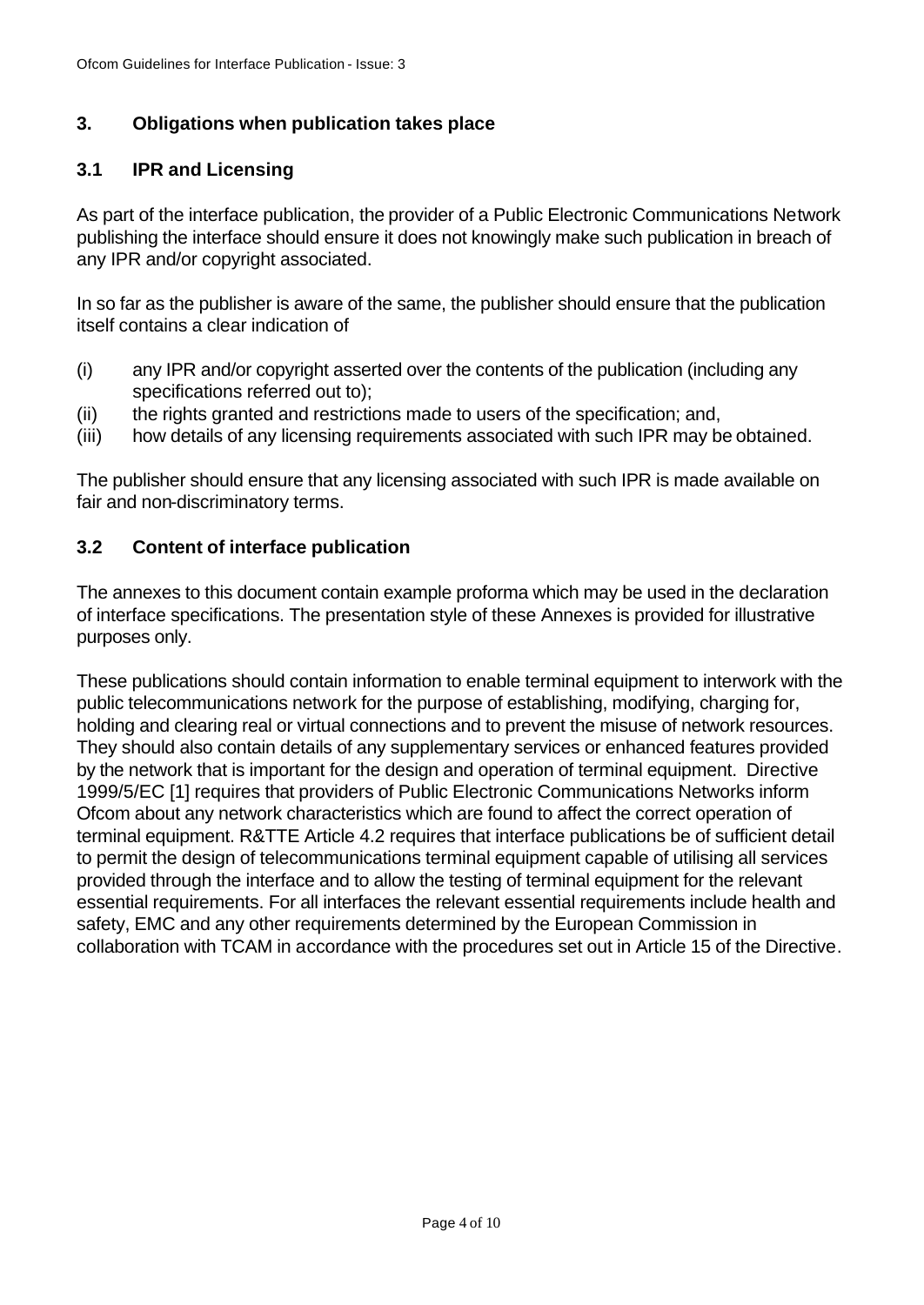Ofcom Guidelines for Interface Publication - Issue: 3

The interface publication should contain at least the information described under the headings in the proforma where relevant to that interface (notes are contained in the proforma to explain the nature and level of detail of the information required). Providers of Public Electronic Communications Networks may, if they chose, provide additional information e.g. relating to the interface definition, the services provided over that interface, facilities provided to terminal designers/users for interoperability testing, helplines. In producing the interface publication, the following points should be considered:

- **Reference to standards and specifications:** wherever possible, the interface specification should refer out to published standards and specifications. The following priority order (where 1 is highest priority) should be used to select the standards to which the publication refers:
	- 1. Standards listed in the Official Journal of the European Communities.
	- 2. European standards or specifications adopted by ETSI, or CEN/CENELEC.
	- 3. International standards or recommendations adopted by the International Telecommunications Union (ITU), the International Standards Organisation (ISO) or the International Electrotechnical Commission (IEC).
	- 4. National standards or specifications, e.g. documents produced by the Network Interoperability Consultative Committee (NICC) or its subcommittees.
	- NOTE: This list does not preclude reference to accepted industry standards in the absence of a standard that is in any one of the categories above (e.g. industry standards agreed by bodies such as the ATM Forum or the IETF).
- **Options in standards:** when a standard referred to contains options, the interface specification should indicate which option(s) have been implemented. It should be noted that for some protocols, there are standards defining the associated Protocol Implementation Conformance Statements (PICS) which may be used for this purpose.
- **Supplementary services:** all supplementary services provided must be published, along with the service codes used for their actuation. (Note however that Ofcom is likely to allow shorter advance publication periods where only the codes are being changed.)
- **Reference to other documentation:** providers of Public Electronic Communications Networks may refer out to existing company documentation or published specifications (such as proprietary interface documentation) for all or part of their customer interface publication. Where such references are made, the provider should ensure that the same ease of access exists for the referenced document(s) as that applied to the customer interface publication.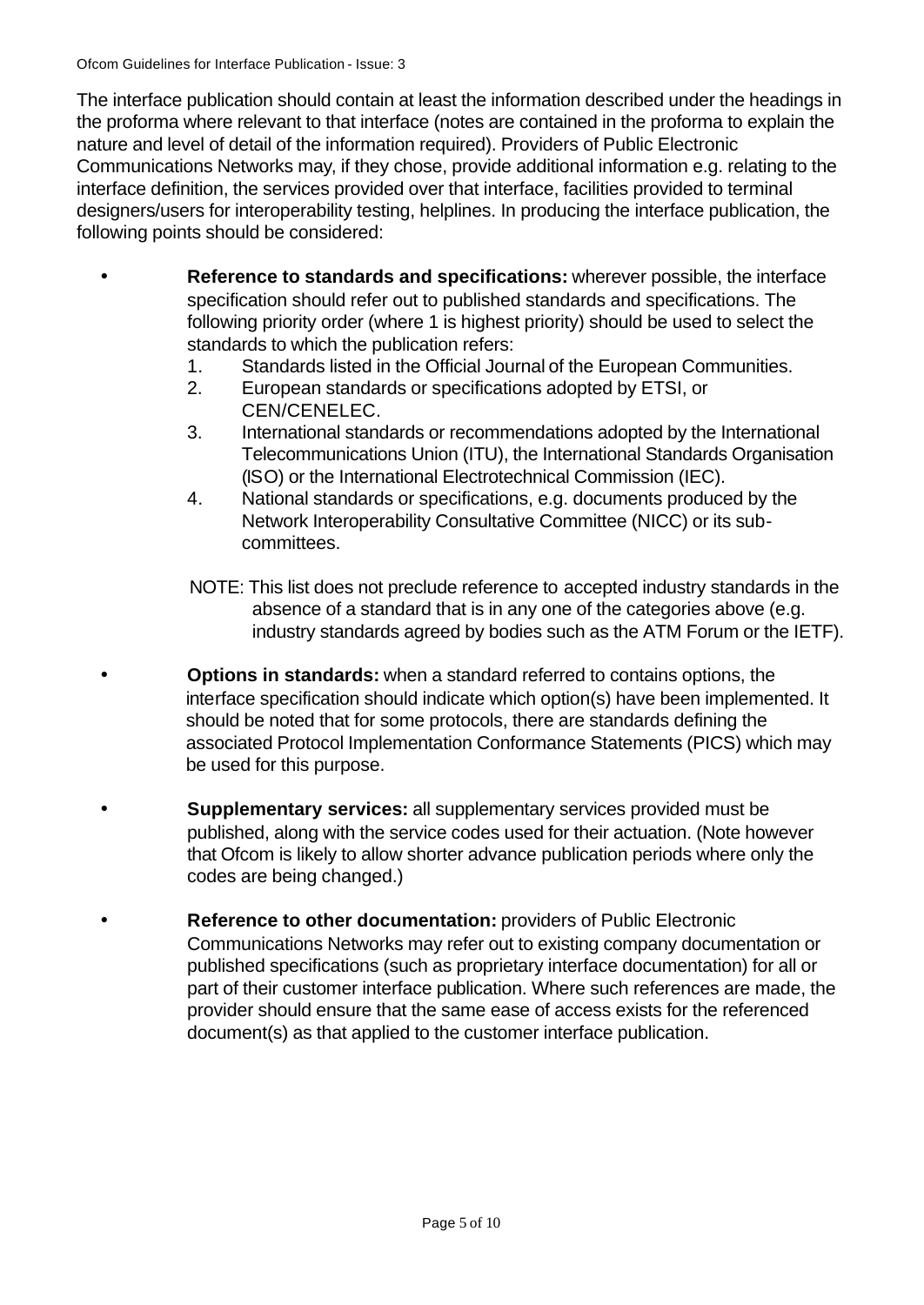### **3.3 Network and terminal equipment interoperability**

The provider of a Public Electronic Communications Network publishing the interface, or a 3rd party, may provide facilities for interoperability testing of apparatus designed to be compatible with and to inter-operate with the published interface. The provider providing the interface may provide guidance to manufacturers on design and test standards that can be utilised to support the development of compatible customer equipment.

Whether such a facility is provided by a provider is at the discretion of that provider. When offered by a provider, the terms under which this testing facility is provided should be fair and non-discriminatory.

#### **3.4 Publication**

#### **3.4.1 Format**

It is recognised that all companies have a "house style" for all of their documentation. Customer interface publications may be made using the company "house style" but providers of Public Electronic Communications Networks should ensure that the contents of their publication provide the same information as indicated in the proforma given in the annexes to this document.

There is no requirement to have a separate publication for each customer interface; it is recognised that where customer interfaces are very similar, it may be beneficial to have all of those interfaces in a single document. Similarly, it may be desirable to specify some characteristics which are common to a number of customer interfaces (e.g. tones and announcements) in a separate publication. The criteria for deciding how to document the technical characteristics of the customer interfaces should be based on clarity, removal of ambiguity, maintainability and ease of use for the users of these publications.

### **3.4.2 Language and issue control**

Publications should be in English (as a minimum) and be issue controlled.

### **3.4.3 Availability**

As a minimum, the provider of a Public Electronic Communications Networks should provide details for a single point of contact to Ofcom that can provide access to all interface publications provided by that provider. The provider shall inform Ofcom immediately of any change to the given contact details to ensure that they remain current. Additionally, it is recommended that a provider provides within specific publications, contact details to enable users of the publication to contact it for the purposes of, for example, clarification or reporting errors in the publication.

Where possible, the provider should also provide a single "on-line" point of contact for information relating to accessibility of all their interface publications.

Ofcom will maintain an up to date list with the contact information for obtaining specifications from all providers of Public Electronic Communications Networks. Ofcom will make this available on request and also publish it on the Ofcom web site.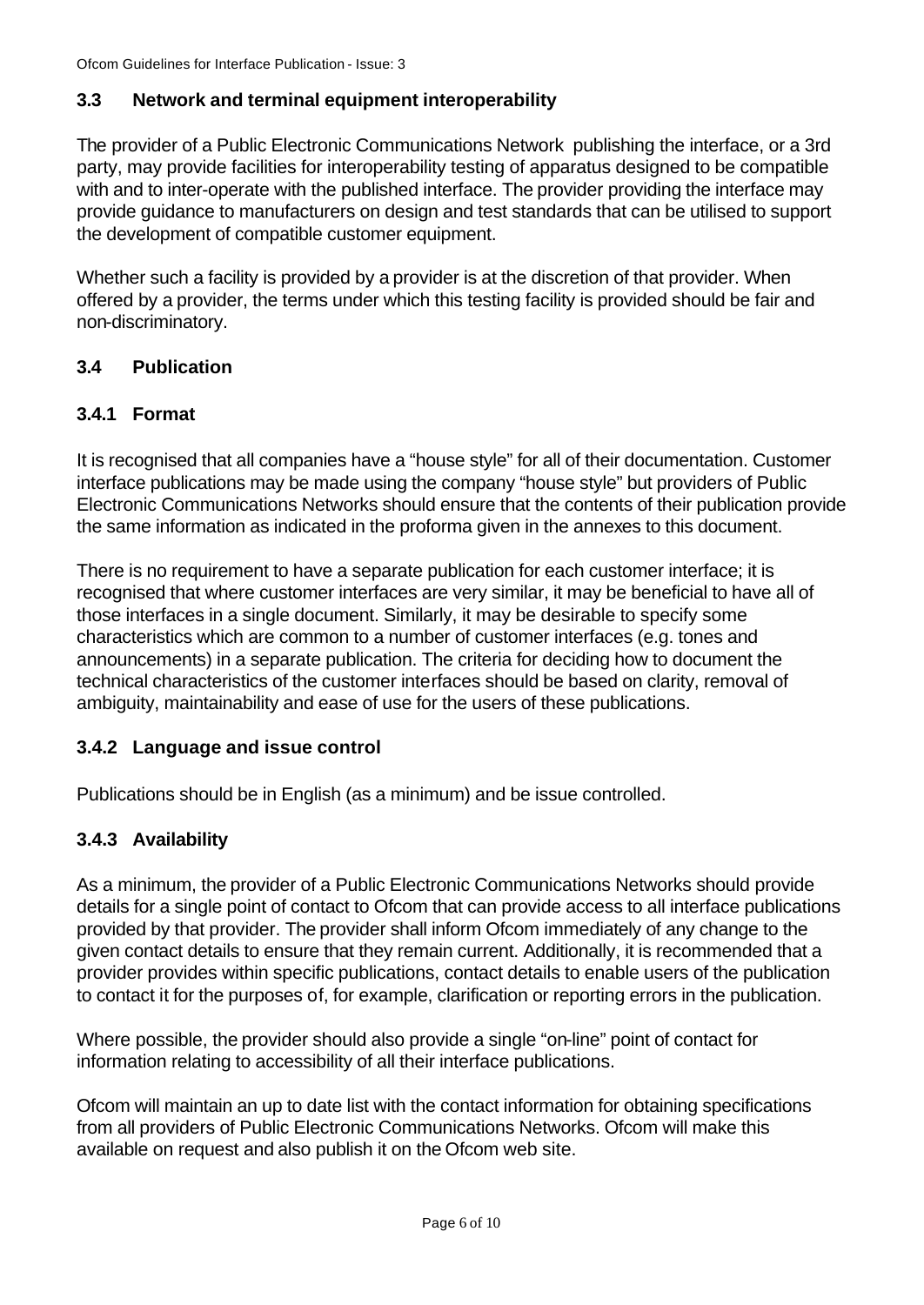In order to minimise cost and complexity associated with distribution of publications, it is recommended that, wherever possible, providers of Public Electronic Communications Networks make interface publications available "on-line". Where this is not possible, reasonable costs for reproduction and distribution may be levied by the publisher on an organisation or individual requesting a copy of a particular interface publication.

#### **3.4.4 Arbitration**

In cases where disputes occur related to interface publication, these should, in the first instance be settled between the parties concerned. If resolution is not possible, these disputes will be forwarded to Ofcom where arbitration will take place with advice and consultation from the NICC.

#### **4. Acknowledgements**

Ofcom acknowledges the assistance given by the NICC in the production of these Guidelines.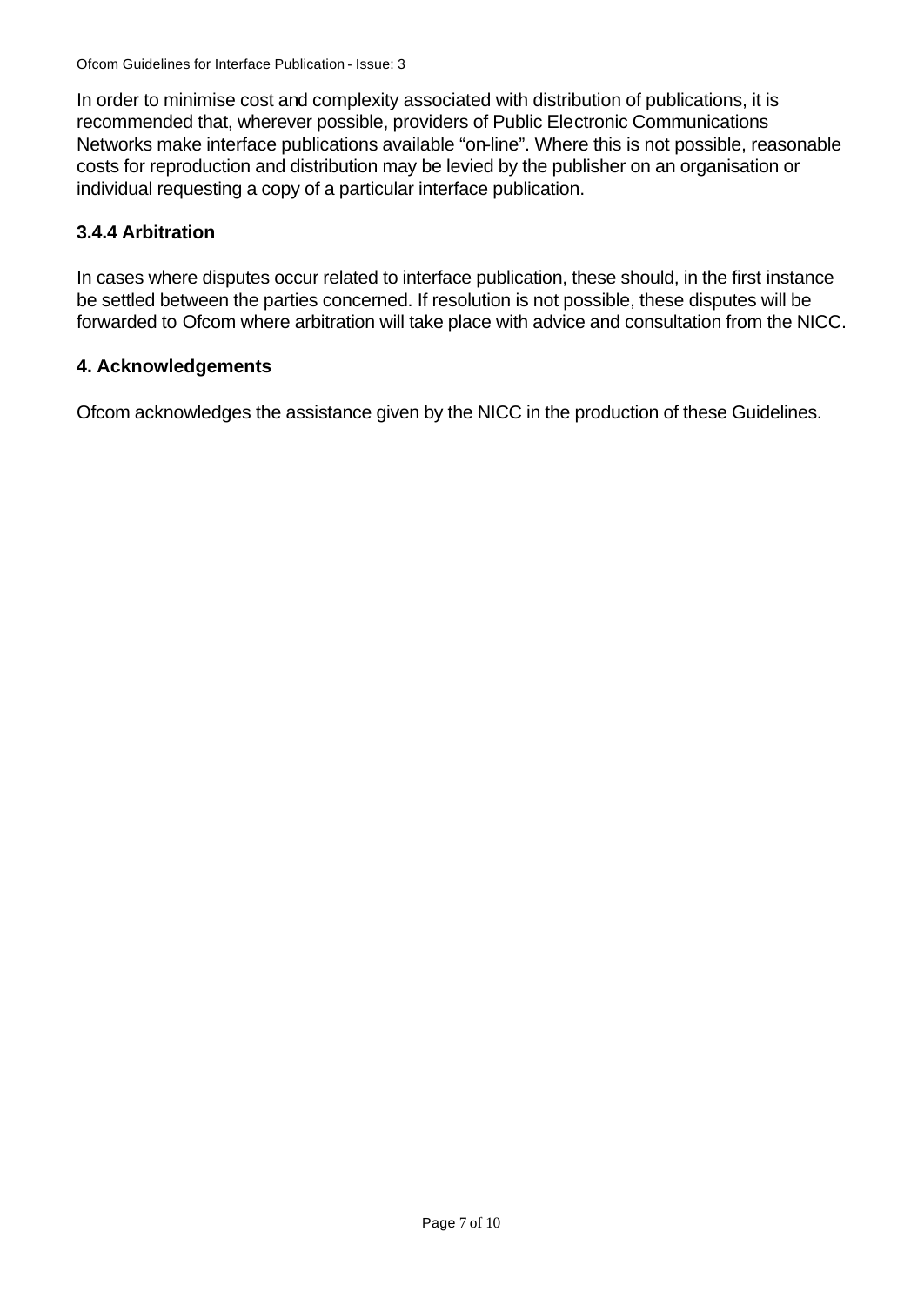## **Annex A**

ETSI TR 101 730 [6] contains guidelines for the contents of a published Analogue interface specification.

In addition to the items specified by ETSI TR 101 730, publishers of interface specifications should include as appropriate information such as:

- information on phenomena affecting the safety of interface ports, for example, the range of normal operating voltages and whether the interface is exposed or unexposed (see ROBT-002/EG 201 212 [7]);
- network operators should confirm that the interface complies with the current EMC regulations. For any additional requirements the operator should provide information to permit manufacturers to carry out the relevant tests. It would be helpful for the operator to provide any available information that would assist terminal suppliers to determine their EMC strategy.

Figures and state transition diagrams convey dynamic information on the behaviour of the network or expected behaviour of terminal equipment. Inclusion of such information will improve the quality and utility of the published interface specification.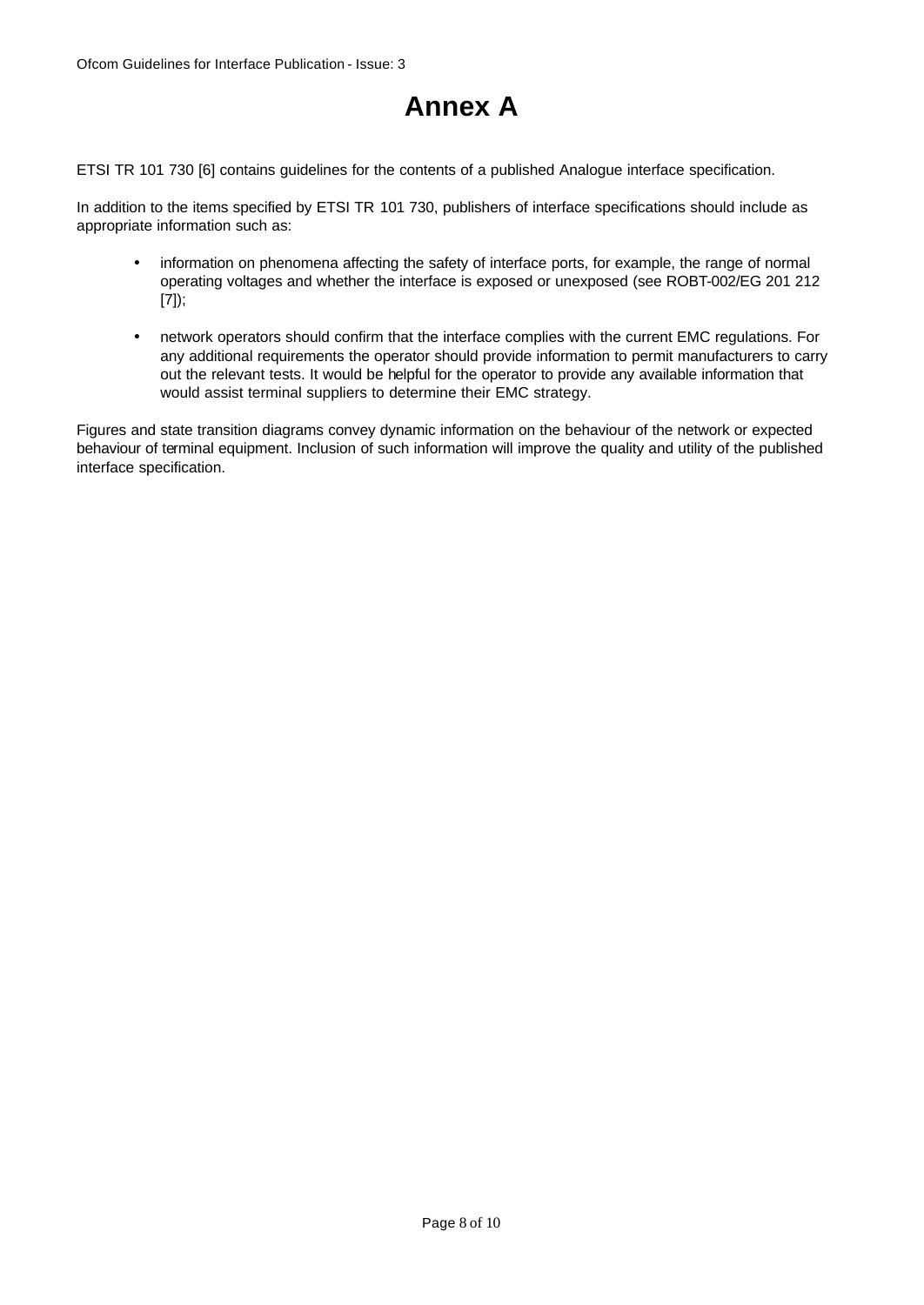## **Annex B**

ETSI TR 101 731 [9] contains guidelines for the contents of a published Digital interface specification.

In addition to the items specified by ETSI TR 101 731, publishers of interface specifications should include as appropriate information such as:

- information on phenomena affecting the safety of interface ports, for example, the range of normal operating voltages and whether the interface is exposed or unexposed (see ROBT-002/EG 201 212 [7]);
- network operators should confirm that the interface complies with the current EMC regulations. For any additional requirements the operator should provide information to permit manufacturers to carry out the relevant tests. It would be helpful for the operator to provide any available information that would assist terminal suppliers to determine their EMC strategy.

Figures and state transition diagrams convey dynamic information on the behaviour of the network or expected behaviour of terminal equipment. Inclusion of such information will improve the quality and utility of the published interface specification.